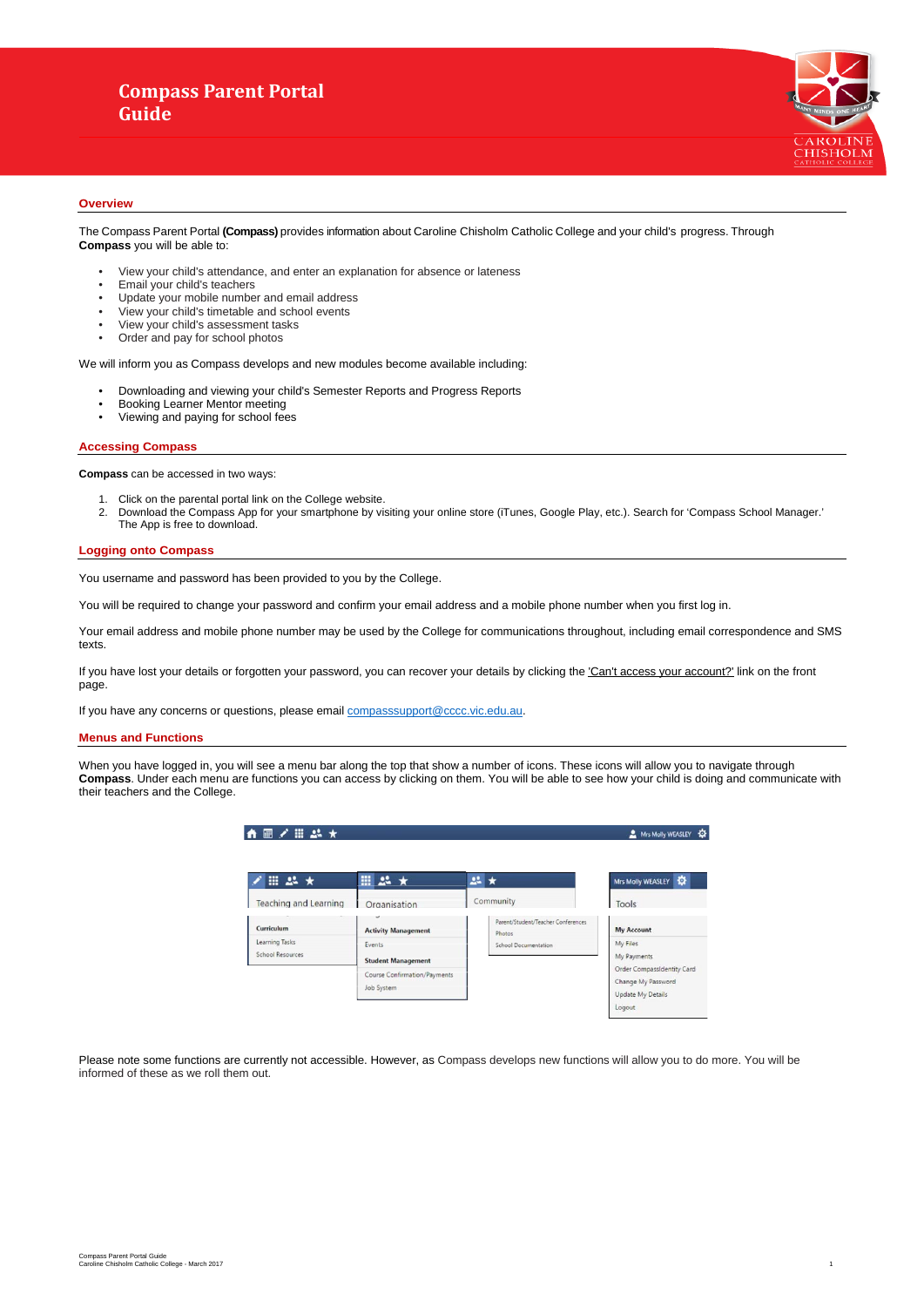#### **Homepage**

When you have logged into Compass you will arrive a homepage. The homepage provides you with relevant alerts and news from the College, as well as quick access to your child's profile.



#### **Emailing Teachers & Staff**

You can click the red X next to a teacher's name to remove them from the email or click the 'Add Recipients' button at the top to add any other staff members to your message.

You can email your child's teachers, as well as any other College staff members.

From the Compass homepage you will see a link to your child's name with an option to email their teachers.

| <b>Email subject:</b> |          |                                        |                                                                                                                                               |  |  |  |  |    | <b>Recipients</b>                                                                                              |   |
|-----------------------|----------|----------------------------------------|-----------------------------------------------------------------------------------------------------------------------------------------------|--|--|--|--|----|----------------------------------------------------------------------------------------------------------------|---|
| Insert context:       | $\omega$ |                                        | V "Re: Ronald WEASLEY (WAL0038), 12A at Hogwarts P-12"                                                                                        |  |  |  |  |    | Add Recipients X Remove All                                                                                    |   |
|                       |          | should not be sent using this service. | Please note: as with all emails, there is no absolute guarantee of successful delivery. Time sensitive and/or highly confidential information |  |  |  |  |    | Leigh GINNIVAN - COL 0<br>Teacher of STYDA                                                                     | × |
|                       |          | $B$ $I$ $U$ $A$ $T$                    | Format                                                                                                                                        |  |  |  |  | 囲- | Luke MCINNES - DOU. 0<br>Teacher of AR033A                                                                     | × |
|                       |          |                                        |                                                                                                                                               |  |  |  |  |    | Severus SNAPE - DUN, 0<br>Teacher of PH033A                                                                    | × |
|                       |          |                                        |                                                                                                                                               |  |  |  |  |    | Leonie STAR - GER. 0<br>Teacher of 12PTHB                                                                      | × |
|                       |          |                                        |                                                                                                                                               |  |  |  |  |    | Lucas FILER - JAK, O<br>Teacher of MA073C                                                                      | × |
|                       |          |                                        |                                                                                                                                               |  |  |  |  |    | Minerva McGONAGALL - LMA, 0<br>Teacher of 12VCAL HI133B, FLUTE1                                                |   |
|                       |          |                                        |                                                                                                                                               |  |  |  |  |    | Elizabeth STEWART - RUL 0<br>Teacher of EN0138                                                                 | × |
|                       |          |                                        |                                                                                                                                               |  |  |  |  |    | Kellie MCKERLIE - TSU, 0<br>Teacher of SO033A                                                                  | × |
|                       |          |                                        |                                                                                                                                               |  |  |  |  |    |                                                                                                                |   |
|                       |          |                                        |                                                                                                                                               |  |  |  |  |    |                                                                                                                |   |
|                       |          |                                        |                                                                                                                                               |  |  |  |  |    |                                                                                                                |   |
|                       |          |                                        |                                                                                                                                               |  |  |  |  |    | Please note: all users in this list will receive this email<br>(1) denotes users with an invalid email address |   |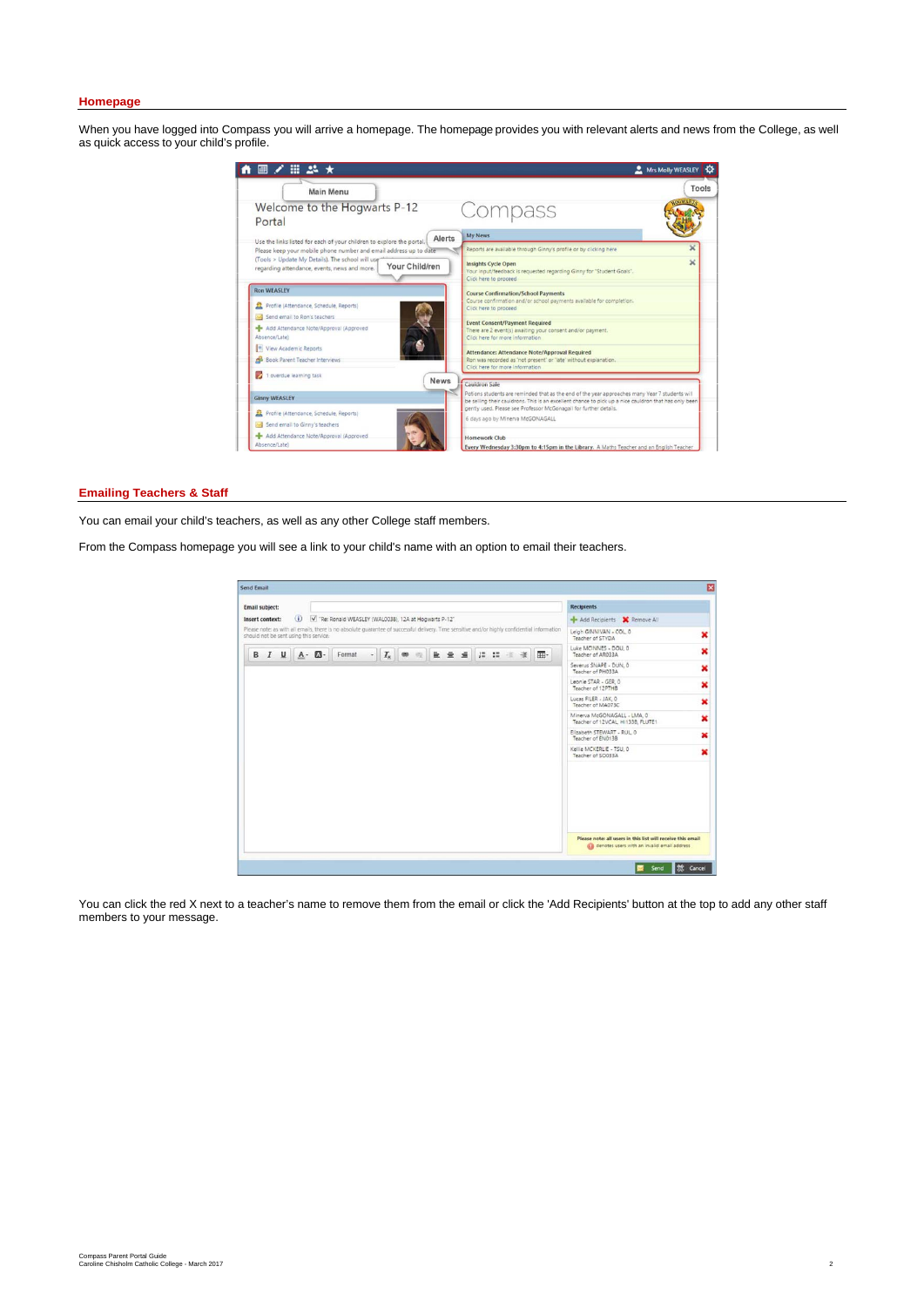# **Adding a Note or Approval**

Compass records notes and approvals to your child's profile. If your child has any unapproved absences or late arrivals, you will receive an alert on your Compass home page informing you of this and allowing you to add your own note or approval.

Attendance: Attendance Note/Approval Required Ron was recorded as 'not present' or 'late' without explanation. Click here for more information

Clicking on this notification will take you to the 'Unexplained' tab for your child's attendance. You can choose to add a note or approval for one or more absences. To add a note or approval, select one or more of the absences listed, then select the 'Explain with Note/Approval' button.

|                                                                                         | <b>Learning Tasks</b>                                                                                                  | Attendance<br><b>Reports</b>                                                                                                                                                                                                                                            | <b>Analytics</b><br><b>Assets</b> | Insights |            |             |                            |
|-----------------------------------------------------------------------------------------|------------------------------------------------------------------------------------------------------------------------|-------------------------------------------------------------------------------------------------------------------------------------------------------------------------------------------------------------------------------------------------------------------------|-----------------------------------|----------|------------|-------------|----------------------------|
| Notes/Approvals<br>Summary                                                              | <b>Unexplained</b>                                                                                                     | Arrival/Departure                                                                                                                                                                                                                                                       | <b>Full Record</b>                |          |            |             |                            |
| Not Present/Late: Unexplained                                                           |                                                                                                                        |                                                                                                                                                                                                                                                                         |                                   |          |            |             |                            |
| Explain with Note/Approval                                                              | Filter: All                                                                                                            | v                                                                                                                                                                                                                                                                       |                                   |          |            |             | Print Unexplained Letter . |
| Activity Name                                                                           |                                                                                                                        | Start                                                                                                                                                                                                                                                                   | Finish                            | Pd       | Location   | Staff       | <b>Status</b>              |
| V DISTANCEED1                                                                           |                                                                                                                        | 29/09/2016 08:00 AM                                                                                                                                                                                                                                                     | 29/09/2016 09:00 AM               |          | 07         | <b>JDUF</b> | Not Present                |
| DISTANCEED1<br>Attendance Note/Approval Editor                                          |                                                                                                                        | 26/08/2016 08:30 AM                                                                                                                                                                                                                                                     | 26/08/2016 09:30 AM               |          | UNASSIGNED | <b>JDLF</b> | Late<br>×                  |
| <b>Important Notice</b><br>In clicking 'Save', you i<br>constitute a medical of Truancy | Student is not at school for medical reasons.<br>Dentist<br>Includes dentist, orthodontist, or similar.<br>Bereavement | Includes funeral, death in the family, absence due to a death.                                                                                                                                                                                                          |                                   |          |            |             |                            |
| <b>Important Notice</b><br>This will automatically                                      | <b>Parent Choice</b><br>circumstances, family member ill.                                                              | intentional misuse of t Parent knows about absence, but doesn't approve, or parent doesn't know about absence.<br>Parent explained, with a reason that is not health/religious/cultural/holiday related. Includes: special circumstances, unavoidable cause, unforeseen |                                   |          |            |             |                            |
|                                                                                         | <b>Family Holiday</b><br>Student is away on a family holiday.                                                          |                                                                                                                                                                                                                                                                         |                                   |          |            |             |                            |
|                                                                                         | Religious/Cultural Observance                                                                                          | Student is kept away from school for a religious or cultural reason.                                                                                                                                                                                                    |                                   |          |            |             | ٠                          |

Please note that you cannot edit your notes or approvals once they have been created. If you do need to make any amendments please contact the College, who will be able to make any necessary amendments.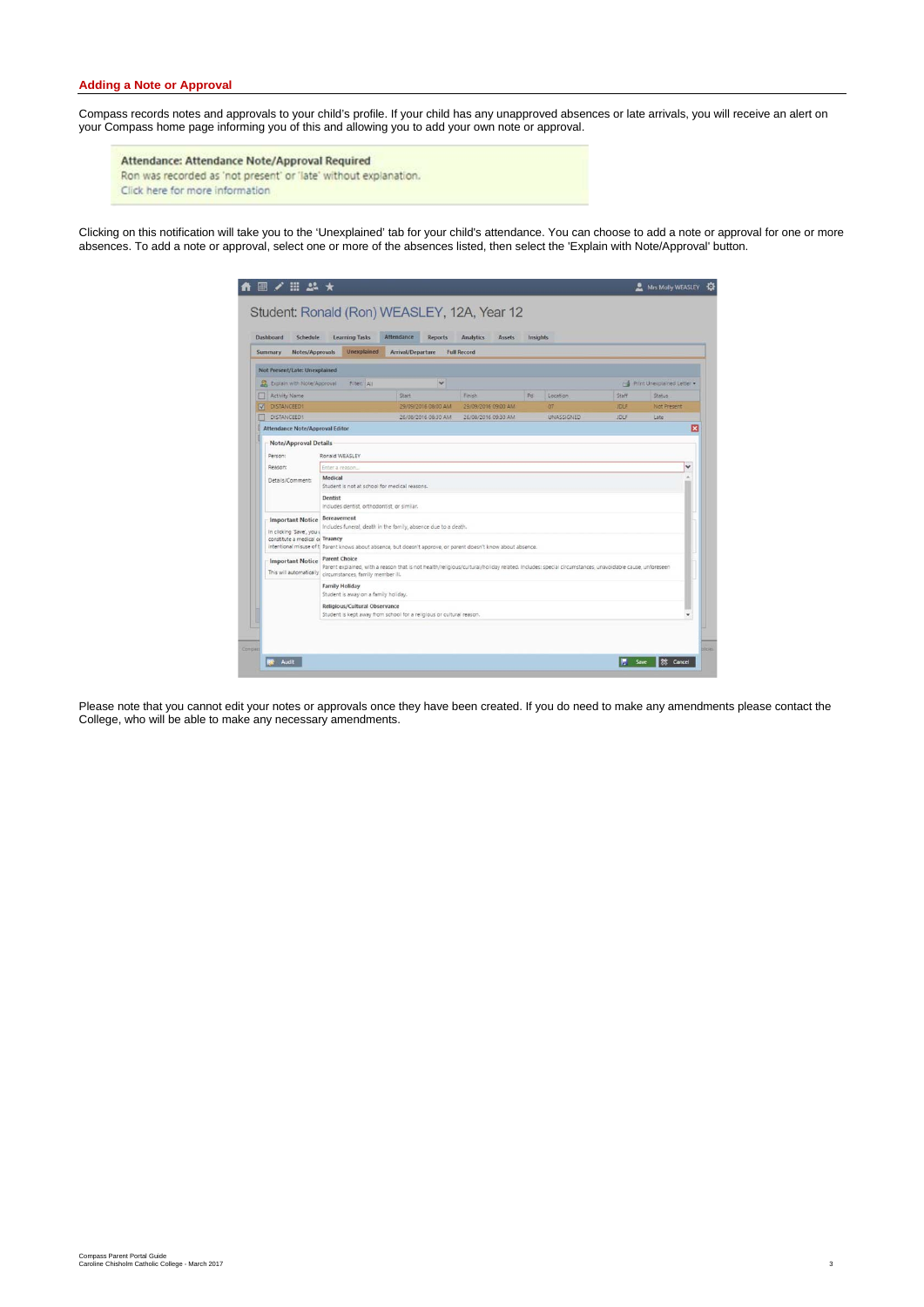# **Teaching and Learning**

# **Learning Tasks**

You can view an up-to-date record of your child's homework and upcoming assessment tasks. If you have more than one child at the College, this will be a consolidated list showing information for all of your children.

| Par                                                 | Teaching and Learning   | <b>ASLEY</b>               |                                               |                     |                     |                                      |              |
|-----------------------------------------------------|-------------------------|----------------------------|-----------------------------------------------|---------------------|---------------------|--------------------------------------|--------------|
| Curriculum<br><b>Dasht</b><br><b>Learning Tasks</b> |                         | <b>Tayments</b>            | Conferences                                   |                     |                     |                                      |              |
| Legel                                               | <b>School Resources</b> | <b>Q</b> On Time<br>d Late |                                               | Group by class      |                     | Academic Group: (Currently Relevant) | $\checkmark$ |
| Class <sub></sub>                                   | Student Name            |                            | Learning Task                                 | Due Date =          | <b>Created Date</b> | Result                               |              |
| HI133B<br>ల                                         | Ronald (Ron) WEASLEY    |                            | SAC 2: Analysis of the Consequences of Revolu | 27/09/2016 04:00 PM | 03/06/2016          | 72                                   | G            |
| DISTANCE<br>ø                                       | Ronald (Ron) WEASLEY    | e                          | English Template Senior School Wk 2           | 20/09/2016 04:00 PM | 18/08/2016          | $\sim$                               | G            |
| 01GEN_01B                                           | Ginevra (Ginny) WEASLEY | <b>IS</b>                  | Learning Task                                 | 02/09/2016 04:00 PM | 04/08/2016          | ×                                    | G            |
| 01GEN 01B                                           | Ginevra (Ginny) WEASLEY | B                          | Term 1 - Charlotte's Web Book Study           | 20/05/2016 04:00 PM | 09/04/2016          |                                      | G            |
| HI133B<br>◙                                         | Ronald (Ron) WEASLEY    | 88                         | <b>History Essay</b>                          | 15/05/2016 04:00 PM | 16/05/2016          | B                                    | G            |
| 01GEN 01B<br>ø                                      | Ginevra (Ginny) WEASLEY | 拼                          | Maths Fun                                     | 09/05/2016 04:00 PM | 16/05/2016          | ٠                                    | G            |
| ø<br>H1133B                                         | Ronald (Ron) WEASLEY    | I.                         | SAC 1A: Historical Inquiry                    | No due date         | 03/06/2016          | At Standard                          | G            |
| SO033A<br>ల                                         | Ronald (Ron) WEASLEY    | $\mathbb{R}$               | Learner Profile - Ways of Contributing        | No due date         | 21/06/2016          | ×                                    | G\$          |
| DISTANCE                                            | Ronald (Ron) WEASLEY    | 拼                          | CAT 1: Romeo and Juliet Essay                 | No due date         | 29/07/2016          | $\overline{\phantom{a}}$             | G            |
| DISTANCE                                            | Ronald (Ron) WEASLEY    | B                          | CAT1: Essay                                   | No due date         | 11/08/2016          | 33                                   | G            |
| DISTANCE                                            | Ronald (Ron) WEASLEY    | 折                          | CAT: Basic PowerPoint Presentation            | No due date         | 18/08/2016          | 45                                   | ە            |
| 01GEN 01B<br>m                                      | Ginevra (Ginny) WEASLEY |                            | Spelling Test                                 | No due date         | 13/04/2016          |                                      | G            |

### **School Resources**

You can access school policies and other information about the College under the School Resources tab. If you can't find what you're looking for, please call the College and we'll do our best to assist you.

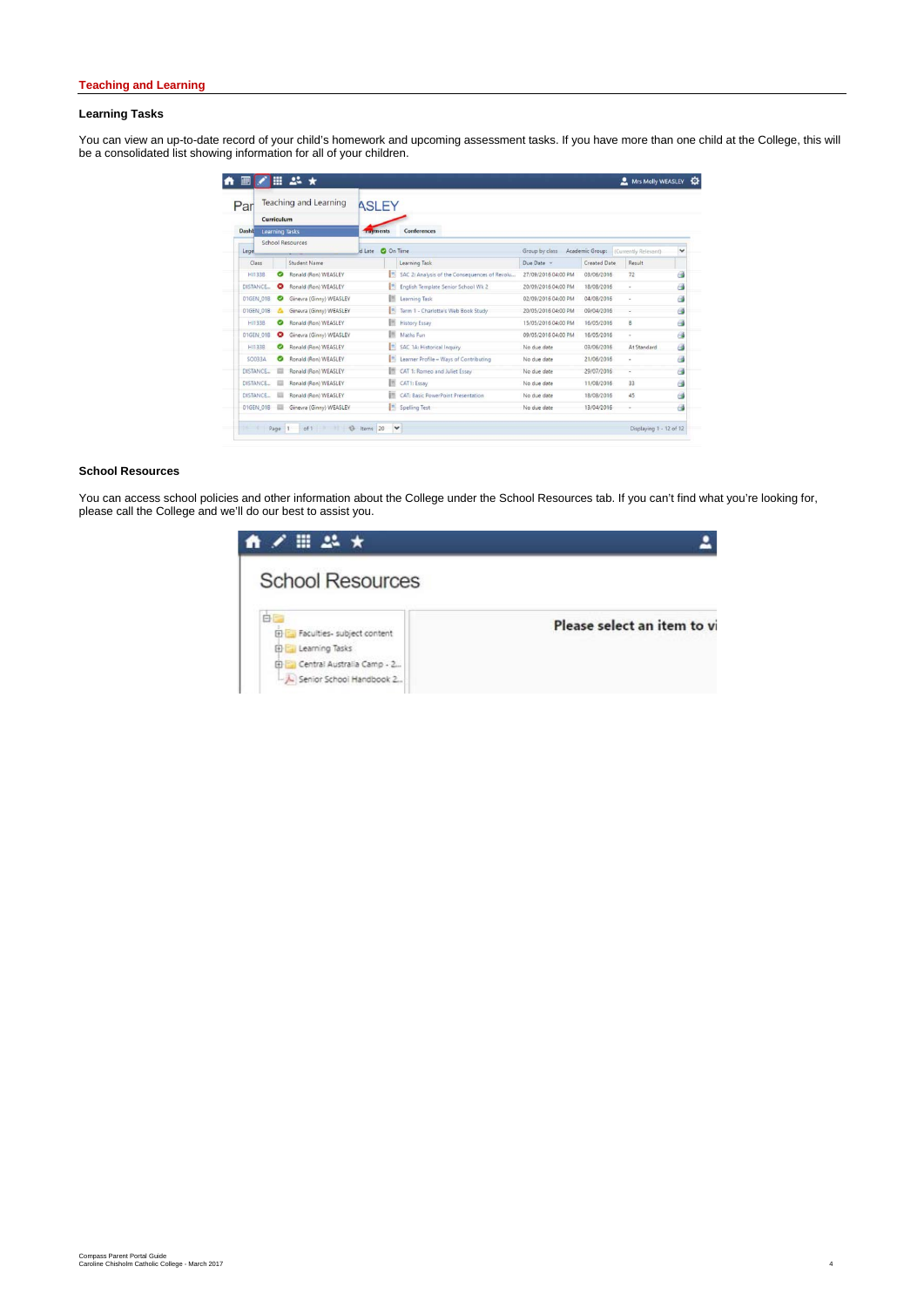#### **Events**

Any events that your child is attending will be listed under the 'Events' tab, including sports events and / or College excursions.

|                            | ←■/冊品★                                               |                                                                                |                                                            | Mrs Molly WEASLEY |
|----------------------------|------------------------------------------------------|--------------------------------------------------------------------------------|------------------------------------------------------------|-------------------|
| Events<br><b>Dashboard</b> | Organisation<br><b>Activity Management</b><br>Events |                                                                                |                                                            |                   |
| <b>My Childri</b>          | <b>Student Management</b>                            |                                                                                |                                                            |                   |
| My Pay                     | Course Confirmation/Payments<br>Job System           |                                                                                |                                                            |                   |
| Event                      |                                                      | te/Time                                                                        | Consent/Payment Options                                    | Due               |
| Attending: Ron WEASLEY     | Great Victorian Broomstick Tour                      | Saturday, November 26 2016 - 10:00 AM to<br>Sunday, December 4 2016 - 02:00 PM | Consent/Payment was received<br>No further action required | 31/05             |

# How to Consent for your child to attend an Event

Compass allows you to provide consent for your child to attend an event with a few simple clicks of a button.

You will receive a notification on your Compass homepage when there is an event that requires your approval. To provide the consent required, click the on notification. This will take you to the 'Events' page. Here you will see all events that require your consent, and those that you have already consented to.

| <b>Event Consent/Payment Required</b>                      |  |
|------------------------------------------------------------|--|
| There are 2 event(s) awaiting your consent and/or payment. |  |
| Click here for more information                            |  |

| My Children's Events            |                                          |                              |       |
|---------------------------------|------------------------------------------|------------------------------|-------|
| My Payments<br>Event            | Date/Time                                | Consent/Payment Options      | Due   |
| Art Gallery & Street Art        | Wednesday, October 12 2016 - 08:00 AM to | <b>Process Now (Online)</b>  | 12/10 |
| Attending: Ron WEASLEY          | Wednesday, October 12 2016 - 01:30 PM    | Print Form (Offline)         |       |
| Great Victorian Broomstick Tour | Saturday, November 26 2016 - 10:00 AM to | Consent/Payment was received | 31/05 |
| Attending: Ron WEASLEY          | Sunday, December 4 2016 - 02:00 PM       | No further action required   |       |
| Art Gallery & Street Art        | Wednesday, October 12 2016 - 08:00 AM to | <b>Print Form (Offline)</b>  | 12/10 |
| Attending: Ginny WEASLEY        | Wednesday, October 12 2016 - 01:30 PM    | <b>Process Now (Online)</b>  |       |
|                                 |                                          |                              |       |

From this page you can consent to any events or complete the process offline by printing the consent form and handing it in to the College.

By clicking the 'Process Now (Online)' option, you will be prompted to enter information regarding emergency contact details as well as any updated medical information that is not already on the student's file.